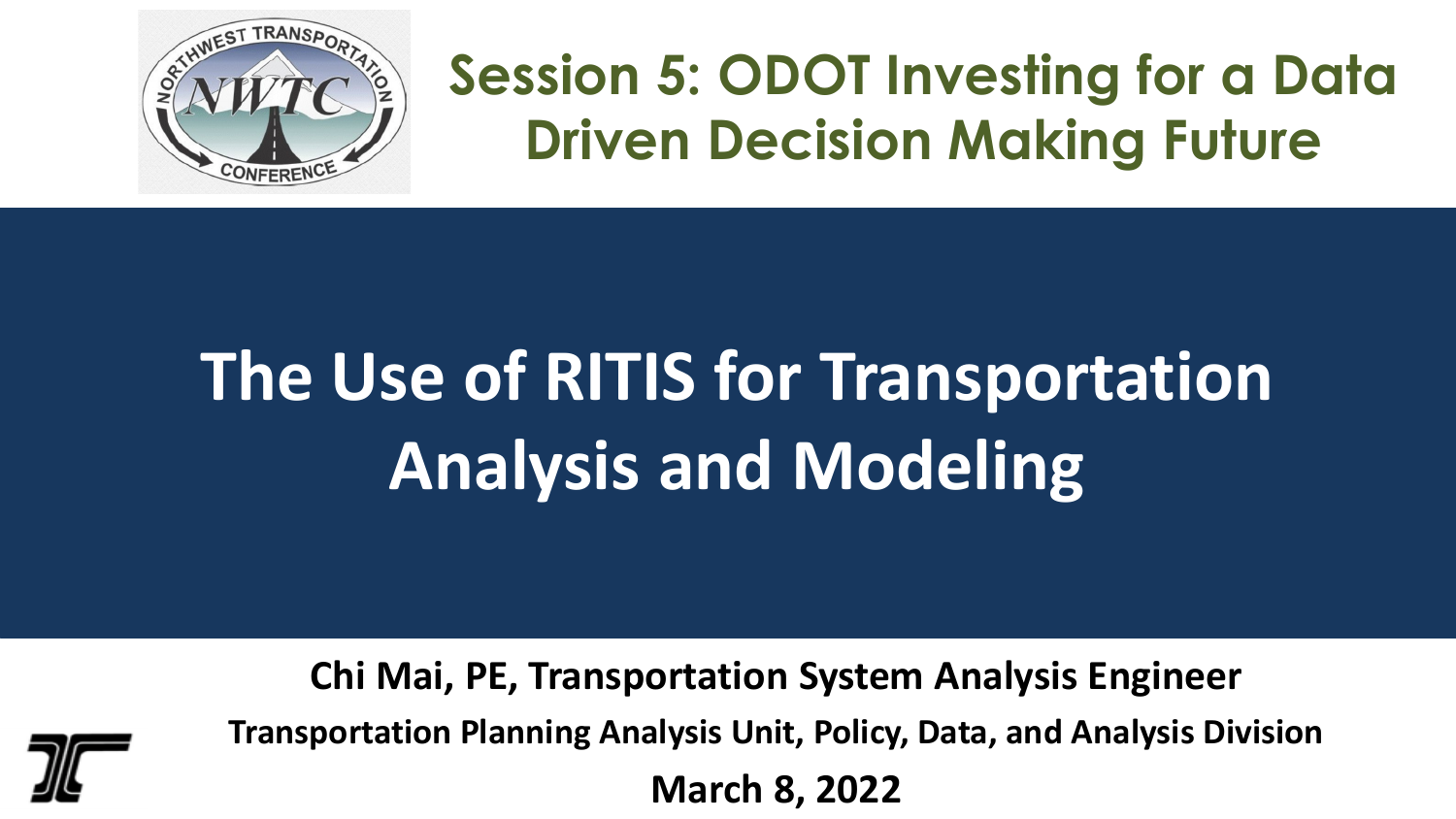### **Regional Integrated Transportation Information System (RITIS)**



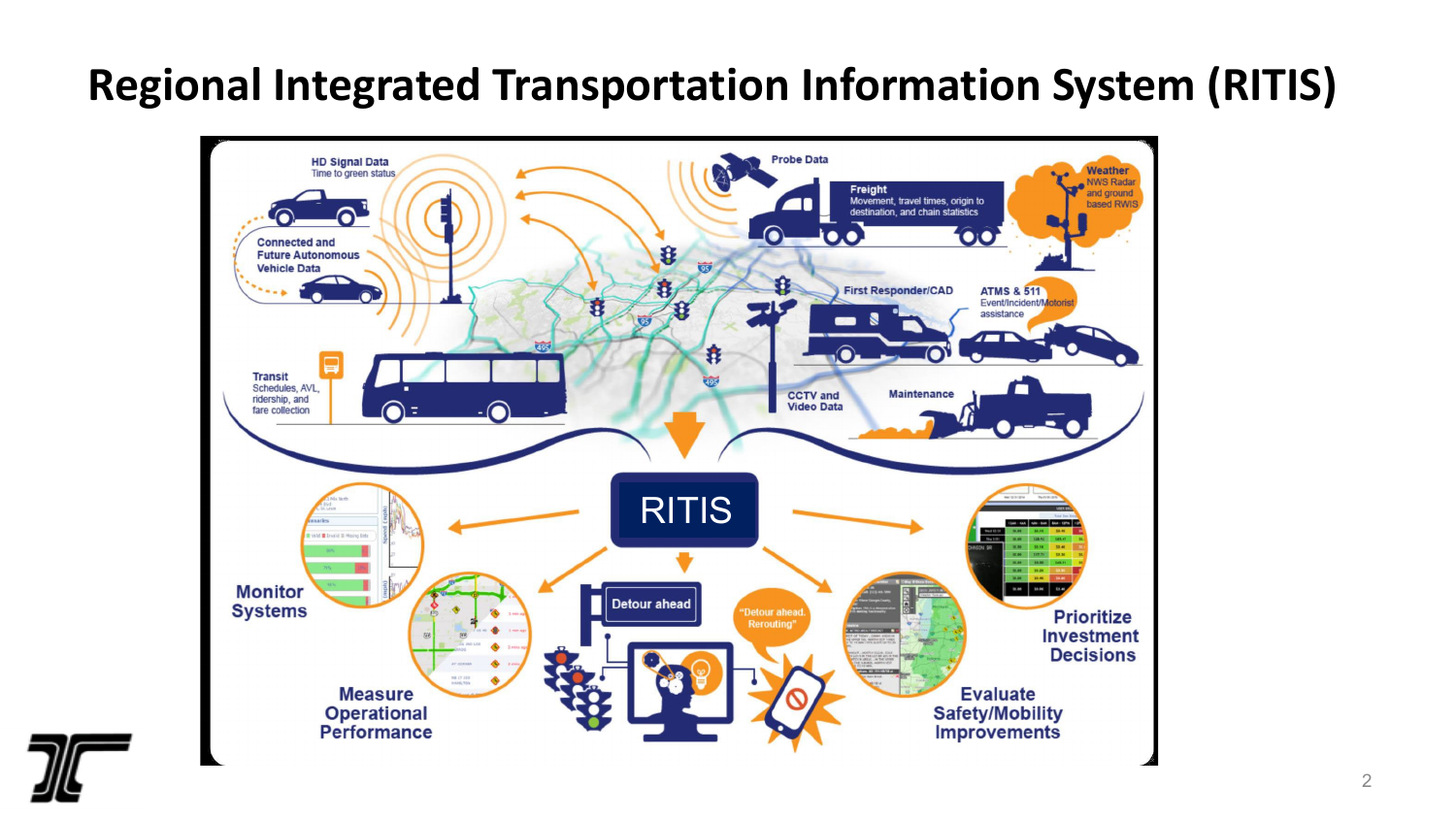

#### **Data**

- ❖ Probe (INRIX speeds)
- **❖** Incidents
- **❖** Weather
- Volume profiles
- **❖ Traffic Cameras**
- **❖ ODOT detectors**



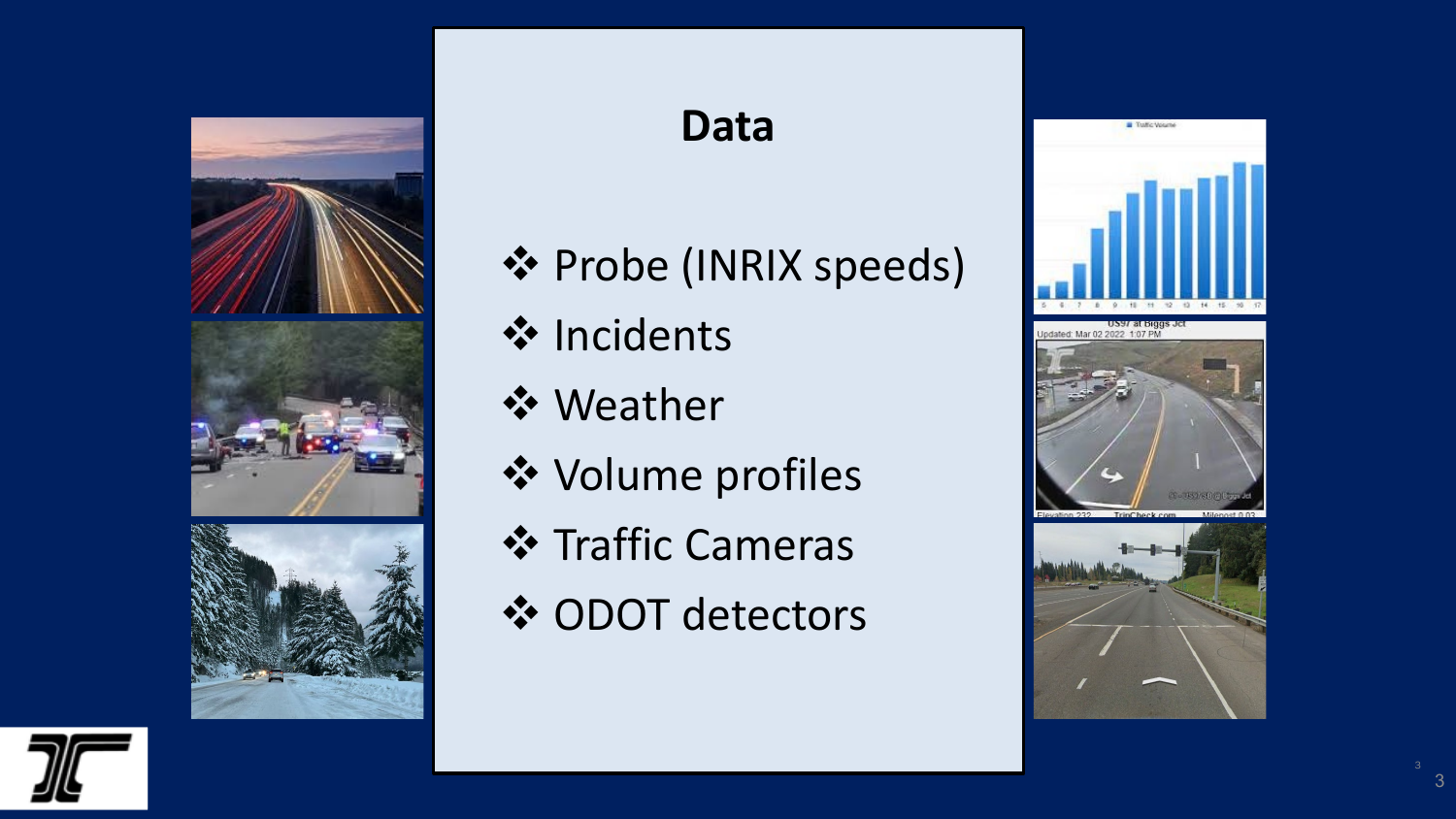### **RITIS Access** Who can have access?

Public agencies within Oregon and Clark County, **WA** 

**Consultants** working on a public agency contract

#### Universities

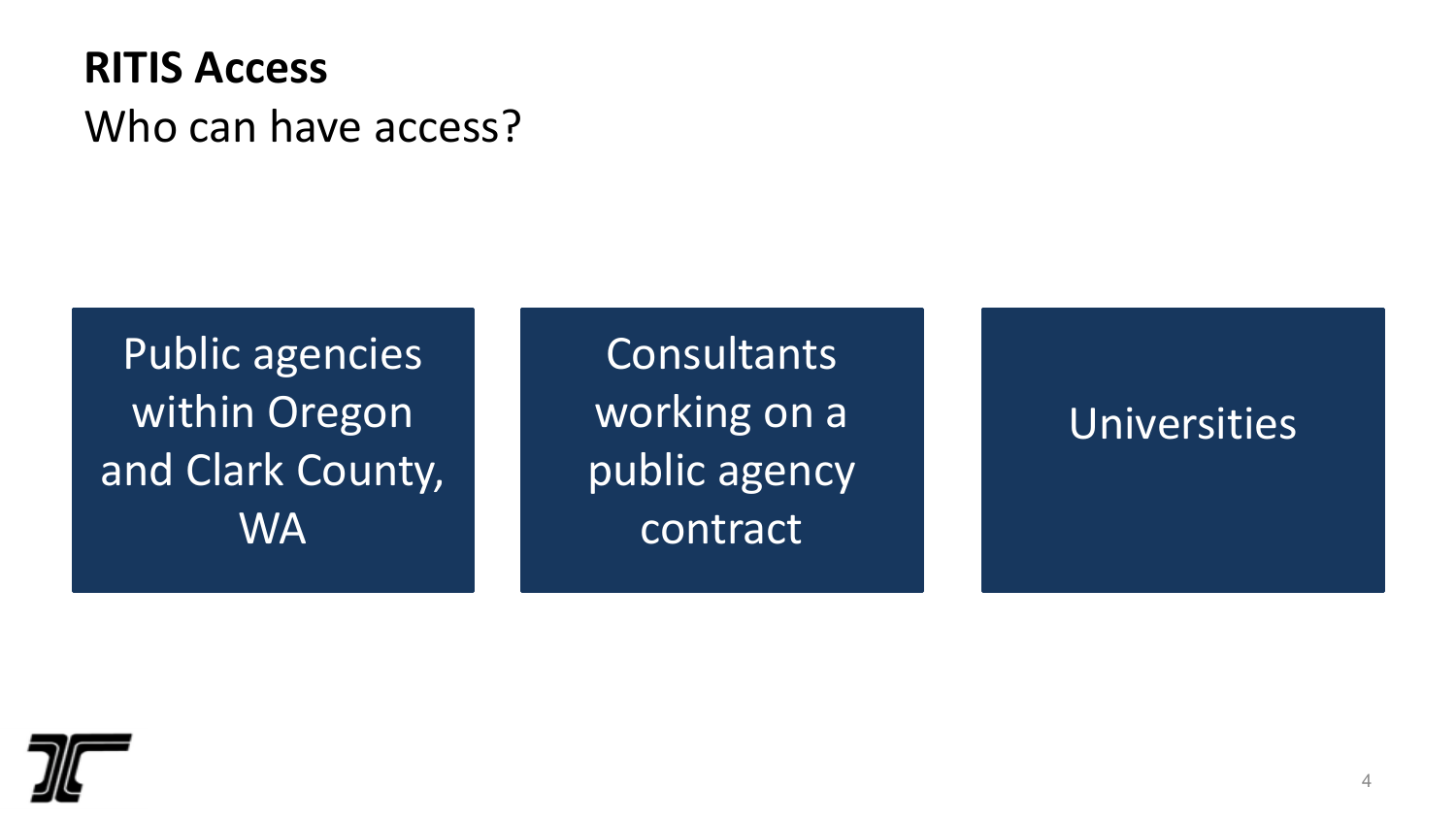### **RITIS Use Cases**

- Covid traffic data reporting
- Region 1 Traffic Performance Report
- Before-After analysis
- Work zone traffic monitoring
- Safety corridor traffic evaluation (excessive speeds)
- Traffic model calibrations
- MAP-21 PM3 Reporting



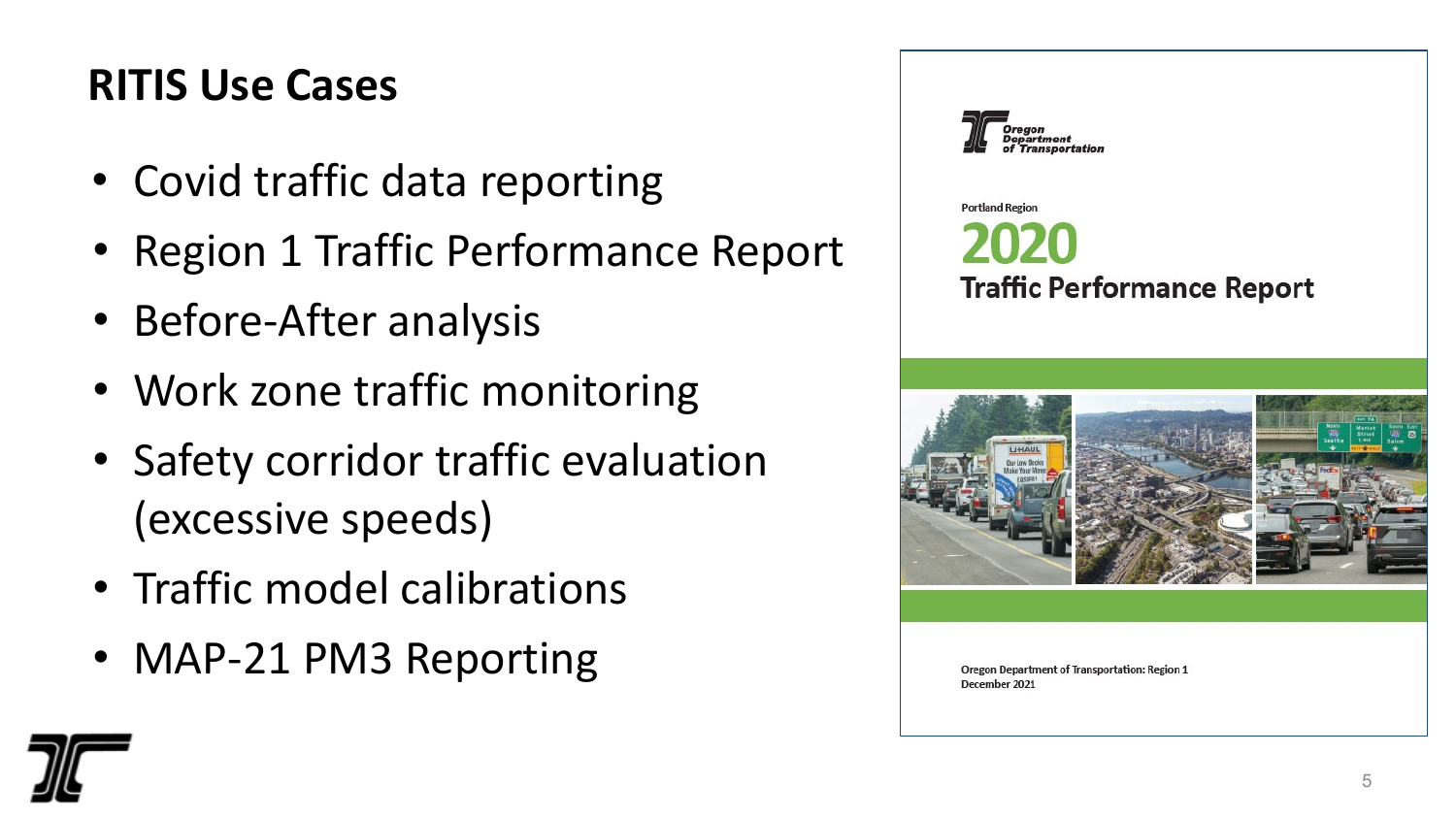#### **I-5 closed in North Portland (near Rosa Parks Way) Monday, December 6, 2021**

**Armed carjacking suspect fleeing police drove wrong way on I-5, shot at person in another vehicle, and was fatally shot by police.**

**Injuries included:**

- **1 fatality**
- **1 wounded**

**I-5 NB & SB lanes were shut down from 10:30 AM to 5:30PM (7 hours) for** 

**crime scene investigation.**

**I-5 traffic re-routed: WSDOT re-routed I-5 SB traffic across Oregon to I-205. ODOT rerouted I-5 N traffic to parallel routes.**







WSDOT officials reported 10-mile back-ups on I-205 SB during early PM rush hour traffic **[Widespread congestion](https://pda.ritis.org/suite/performance-summaries/?uuid=bd5743a7-509e-4446-94a5-4217480254cf)  on Multnomah Co and Clark Co roadways**



**[20,900](https://pda.ritis.org/delay-analysis/report/771ff547-d05c-4efa-892c-53a96f0f4ec1/) hr** (+95%)

#### **Multnomah County**

**90-95% increased** in **vehicle-hours of delay** and **delay cost** on the day of the incident vs normal Mondays



**[\\$618k](https://pda.ritis.org/delay-analysis/report/771ff547-d05c-4efa-892c-53a96f0f4ec1/)** (+90%)



**[25,700 hr](https://pda.ritis.org/delay-analysis/report/771ff547-d05c-4efa-892c-53a96f0f4ec1/)** (+430%)



**[\\$809k](https://pda.ritis.org/delay-analysis/report/771ff547-d05c-4efa-892c-53a96f0f4ec1/)** (+430%)

#### **Clark County**

**430% increased** in **vehicle-hours of delay** and **delay cost** on the day of the incident vs normal Mondays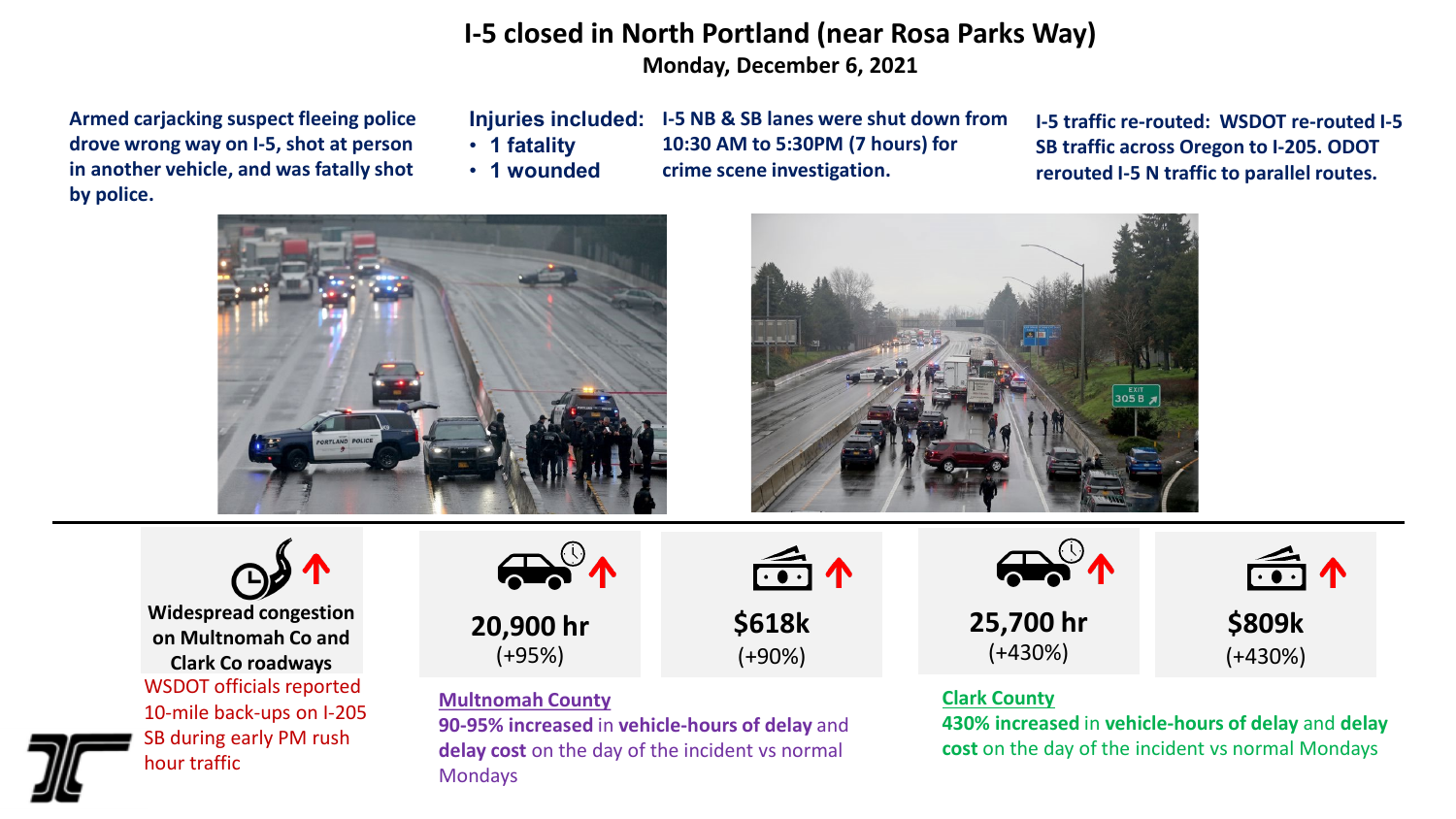#### **RITIS Demo**